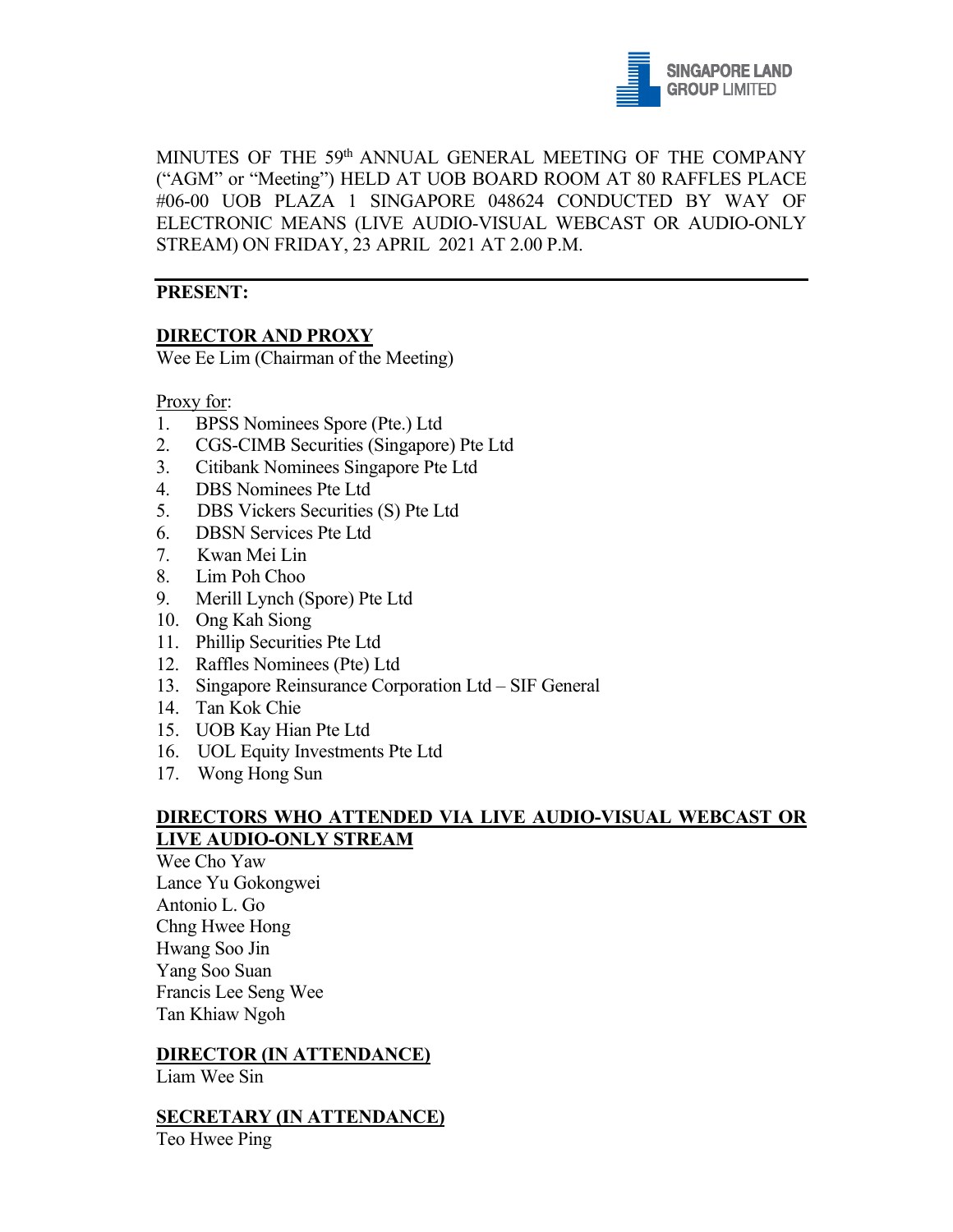## **SHAREHOLDERS WHO ATTENDED VIA LIVE AUDIO-VISUAL WEBCAST**

As set out in the attendance records maintained by the Company.

#### **BY INVITATION/OBSERVERS**

As set out in the attendance records maintained by the Company.

## **APPOINTMENT OF CHAIRMAN OF MEETING**

The Company Secretary informed the Meeting that due to his advanced age and the precautionary safety measures arising from the COVID-19 situation, the Chairman, Dr Wee Cho Yaw was not present physically and had joined the Meeting virtually. In his absence, the Directors present had nominated Mr Wee Ee Lim to chair the Meeting pursuant to Article 58 of the Company's Constitution.

#### **WELCOME ADDRESS**

The Chairman of the Meeting welcomed shareholders, investors and invitees who had attended the virtual AGM by electronic means.

The Chairman of the Meeting introduced Mr Liam Wee Sin, a Director of the Company and the Group Chief Executive of UOL Group Limited, and the Company Secretary, Ms Teo Hwee Ping, who were present in person with him. He further added that in line with safe distancing measures surrounding the COVID-19 situation, the other Directors had participated virtually in the AGM. The photographs of the Directors present were shared on the webcast.

## **QUORUM**

The Chairman of the Meeting called the AGM to order following the confirmation from the Company Secretary that there was a quorum present.

## **NOTICE OF MEETING**

The Notice of AGM dated 1 April 2021 was agreed to be taken as read.

## **POLL VOTING PROCEDURE**

The Company Secretary informed the Meeting that as explained in the Notice of AGM, members could only exercise their voting rights by appointing the Chairman of the Meeting as proxy.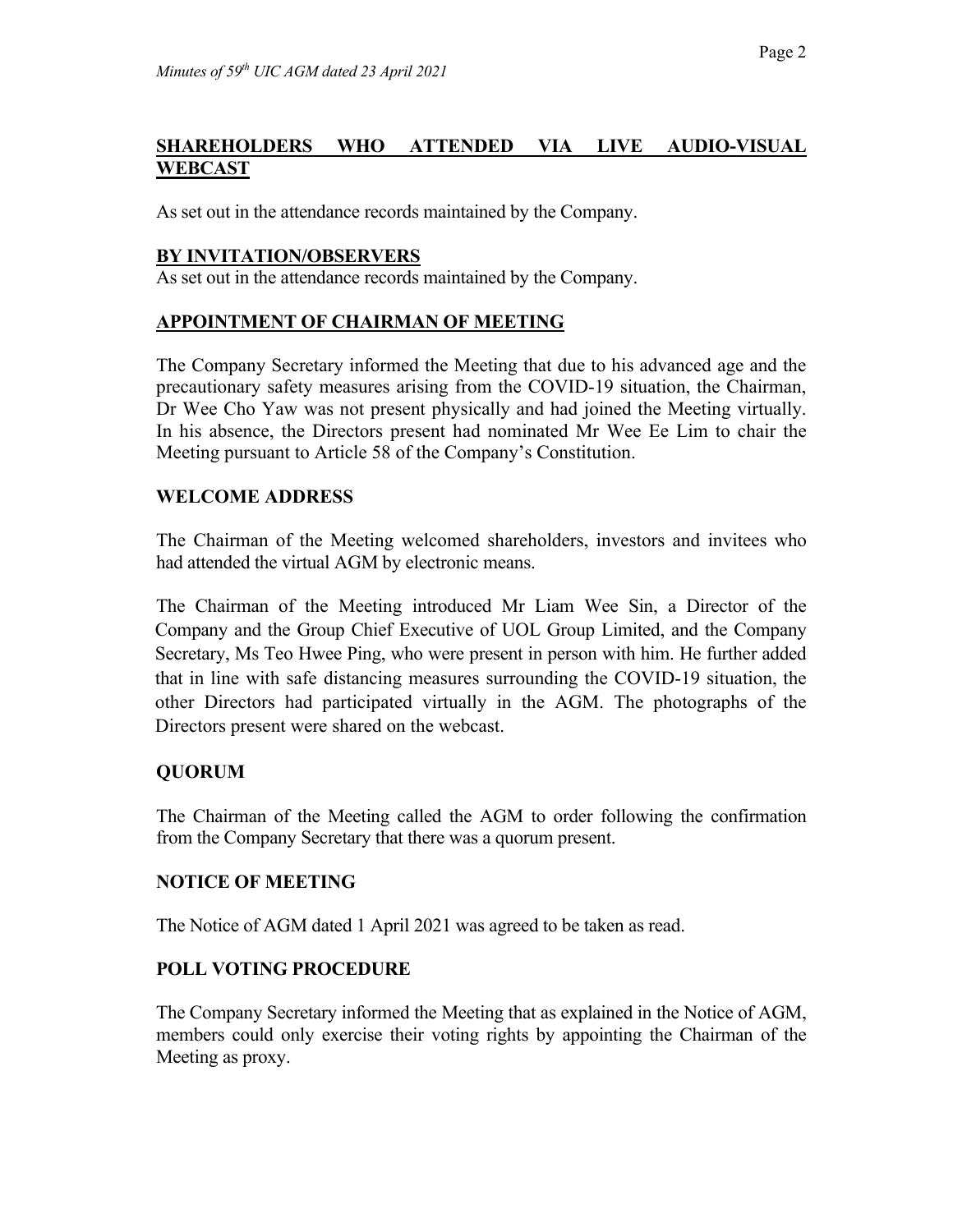Pursuant to the Company's Constitution and the Singapore Exchange's Listing Manual, all resolutions at the AGM had been voted by poll. The votes indicated in all valid proxy forms had been collected and verified by the Company's share registrar and polling agent, and had been verified by the Company's scrutineer. The Company Secretary would announce the poll results after each resolution.

The Company Secretary informed that the Company had appointed Trusted Services Pte Ltd as the polling agent and RHT Governance, Risk & Compliance, as the scrutineer.

## **UPDATE ON COMPANY'S PERFORMANCE**

The Chairman of the Meeting invited Mr Liam Wee Sin to share with members an update on the Company's performance.

Mr Liam Wee Sin informed the Meeting that 2020 was an unprecedented year where the Group was confronted with challenges on many fronts. Despite strong headwinds, the Group's diversified portfolio of commercial, hospitality and residential assets allowed it to achieve a creditable set of results overall and to that end, Mr Liam thanked the Chairman and partners including all shareholders for their patience and support. Management was also thankful for the various measures implemented by the Government to support the economy and industry.

Mr Liam added that the Group's commercial and retail portfolios remained resilient and were able to achieve committed occupancies of 94% and 95% for the office and retail portfolio respectively, in line with the industry average. The Group's residential properties also saw steady sales with the overall private property market's resilience. While COVID-19 was unprecedented with a lot of disruption, there were also many opportunities that the Group could tap. For instance, the Group capitalised on the downtime to close PARKROYAL COLLECTION Marina Bay to accelerate its planned renovation in 2020.

Mr Liam also mentioned that COVID-19 had reinforced the need for the Group to invest in innovation to improve productivity and sustainability. The Group also embraced digital transformation on many fronts such as having virtual launches, virtual showflats etc. The Group was also pleased to announce that its first virtual launch for Clavon was highly successful and was the best-selling residential project in Singapore in 2020.

Mr Liam concluded by saying that as the COVID-19 situation continued to evolve and thecountry entered its next phase of vaccination roll-out, recovery was expected to be in phases. However, Management was mindful that there would be challenges ahead, citing the example of the recent news on the deteriorating COVID-19 situation in India which may impact the manpower situation in the construction and real estate industry, and emphasized the importance for all stakeholders to be vigilant and to continue to work together to put their best foot forward to adapt and ride through this unprecedented crisis together.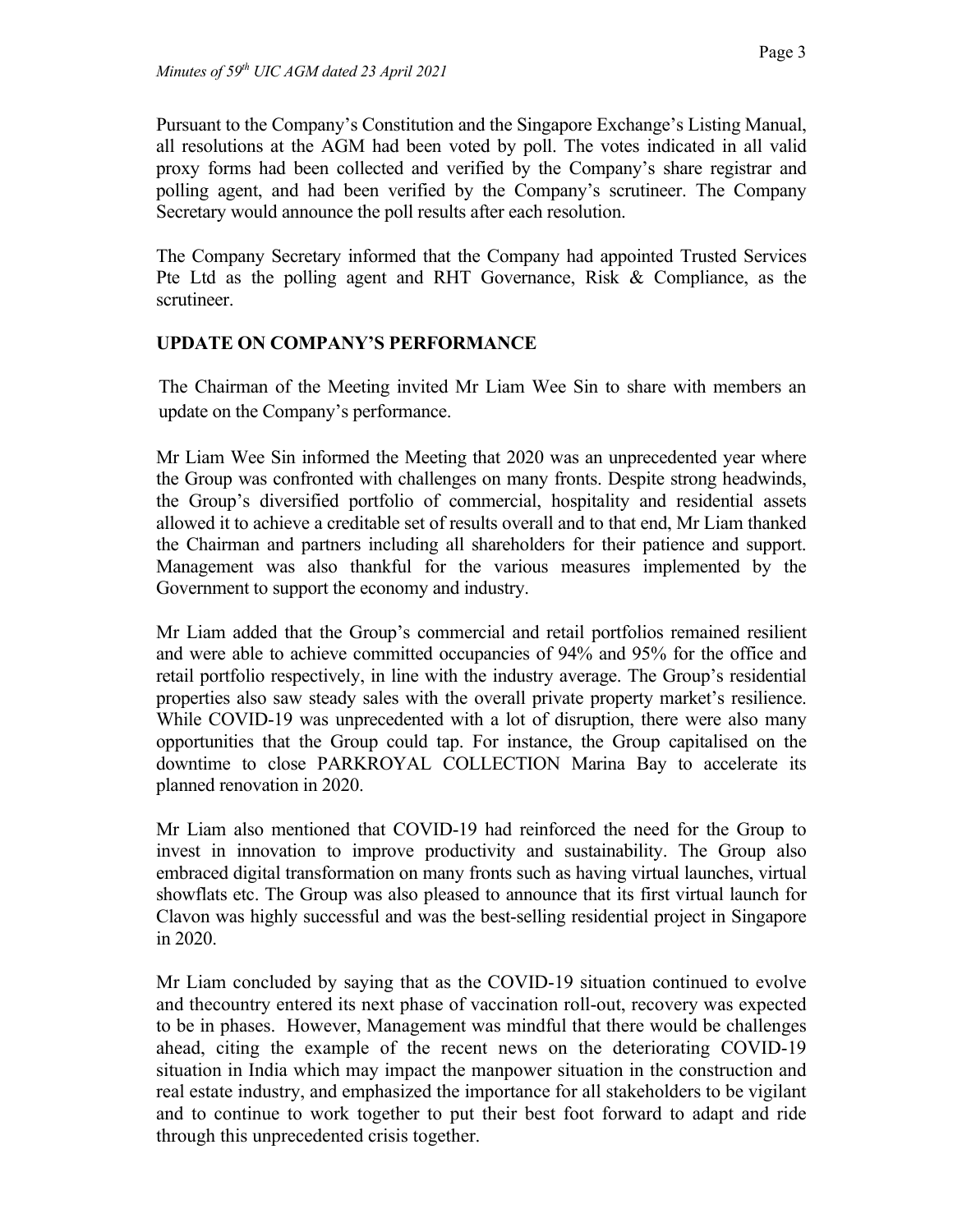## **RESOLUTIONS**

#### **AS ORDINARY BUSINESS**

Resolution 1 was to receive and adopt the Directors' Statement and Audited Financial Statements for the financial year ended 31 December 2020 together with the Auditor's Report.

The Audited Financial Statements had been made available online to all members on the Company's website.

"**RESOLVED** that the Directors' Statement and Audited Financial Statements for the financial year ended 31 December 2020 together with the Auditor's Report be and are hereby received and adopted."

Voting had been conducted by poll in advance and the poll results were as follows:

| <b>Results</b> | For           | <b>Against</b> | Number of shares<br><b>Total</b>                              |
|----------------|---------------|----------------|---------------------------------------------------------------|
|                |               |                | represented by votes For and<br><b>Against the resolution</b> |
| Vote           | 1,264,213,467 | 83,300         | 1,264,296,767                                                 |
| Percentage     | 99.99         | 0.01           | 100.00                                                        |

As a majority of the Shareholders had voted "For", the Chairman of the Meeting declared Resolution 1 carried.

## **2. DECLARATION OF A FIRST AND FINAL DIVIDEND**

Resolution 2 was to approve the declaration of a first and final one-tier tax exempt dividend of 3.5 cents per ordinary share for the financial year ended 31 December 2020.

"**RESOLVED** that a first and final tax-exempt (one-tier) dividend of 3.5 cents per ordinary share for the financial year ended 31 December 2020 be approved."

| <b>Results</b> | For           | <b>Against</b> | Number of<br>shares<br>Total<br>represented by votes For and<br><b>Against the resolution</b> |
|----------------|---------------|----------------|-----------------------------------------------------------------------------------------------|
| Vote           | 1,264,213,467 | 83,300         | 1,264,296,767                                                                                 |
| Percentage     | 99.99         | 0.01           | 100.00                                                                                        |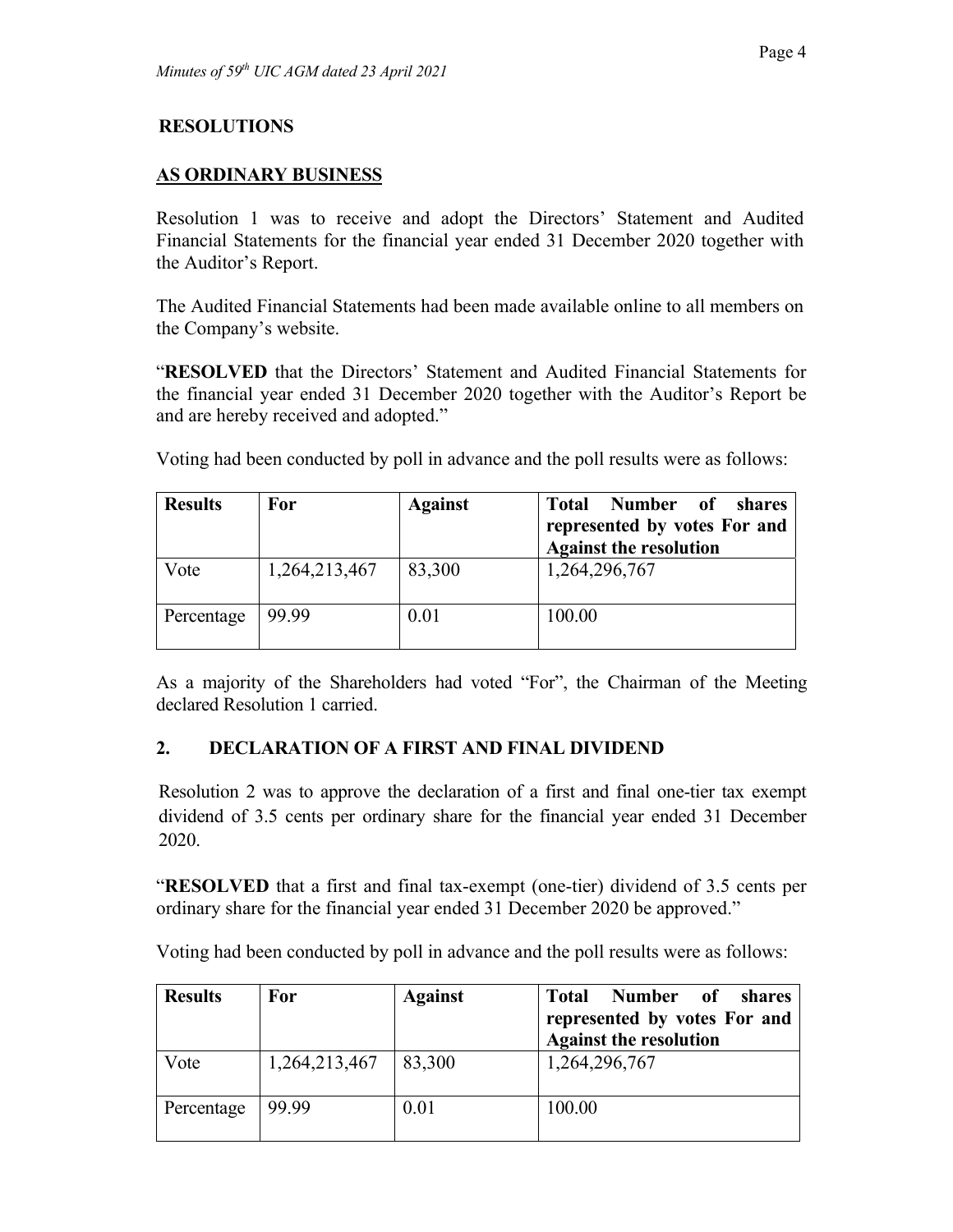As a majority of the Shareholders had voted "For", the Chairman of the Meeting declared Resolution 2 carried.

# **3. APPROVAL OF DIRECTORS' FEES**

Resolution 3 was to approve the payment of S\$471,750 as Directors' fees for the financial year ended 31 December 2020.

"**RESOLVED** that the sum of Singapore Dollars Four Hundred Seventy One Thousand Seven Hundred and Fifty (S\$471,750) be paid as Directors' fees for the financial year ended 31 December 2020."

Voting had been conducted by poll in advance and the poll results were as follows:

| <b>Results</b> | For           | <b>Against</b> | Number of shares<br><b>Total</b><br>represented by votes For and<br><b>Against the resolution</b> |
|----------------|---------------|----------------|---------------------------------------------------------------------------------------------------|
| Vote           | 1,264,213,467 | 83,300         | 1,264,296,767                                                                                     |
| Percentage     | 99.99         | 0.01           | 100.00                                                                                            |

As a majority of the Shareholders had voted "For", the Chairman of the Meeting declared Resolution 3 carried.

The Chairman of the Meeting informed the Meeting that the following few resolutions concerned the re-election of several Directors. Additional information on the Directors seeking re-election had been included in the Annual Report.

## **4. RE-ELECTION OF MR WEE EE LIM RETIRING BY ROTATION**

Resolution 4 was to re-elect Mr Wee Ee Lim who retired by rotation pursuant to Article 94 of the Company's Constitution, as Director of the Company.

As Resolution 4 concerned the Chairman of the Meeting's re-election, the Company Secretary read Resolution 4 and informed the Meeting that a Shareholder had proposed that the following Resolution 4 be put to the Meeting for approval.

"**RESOLVED** that Mr Wee Ee Lim be and is hereby re-elected as a Director of the Company."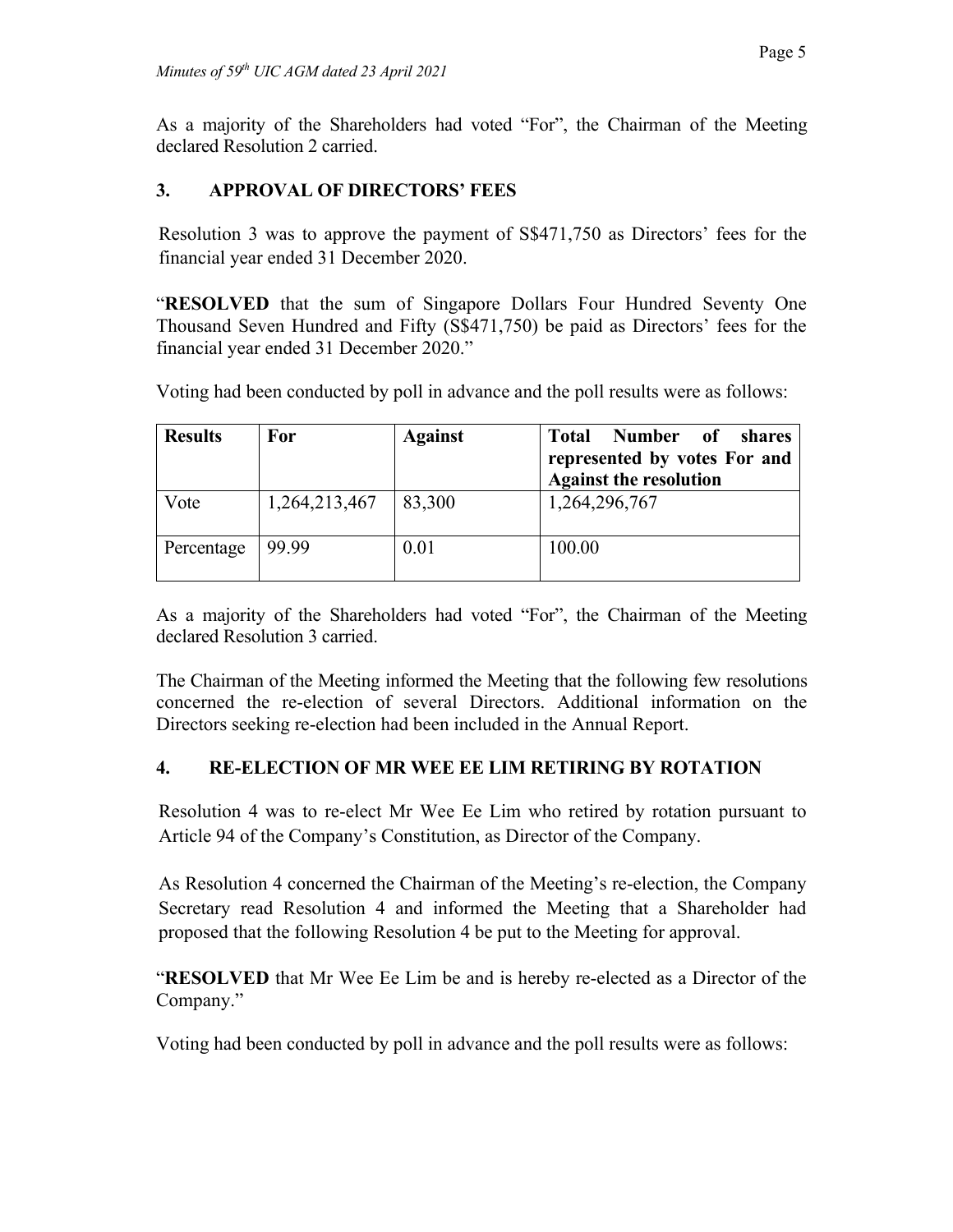| <b>Results</b> | For           | <b>Against</b> | Number of<br>Total<br>shares<br>represented by votes For and<br><b>Against the resolution</b> |
|----------------|---------------|----------------|-----------------------------------------------------------------------------------------------|
| Vote           | 1,258,721,090 | 5,575,677      | 1,264,296,767                                                                                 |
| Percentage     | 99.56         | 0.44           | 100.00                                                                                        |

As a majority of the Shareholders had voted "For", the Chairman of the Meeting declared Resolution 4 carried.

## **5. RE-ELECTION OF MR FRANCIS LEE SENG WEE RETIRING BY ROTATION**

Resolution 5 was to re-elect Mr Francis Lee Seng Wee who retired by rotation pursuant to Article 94 of the Company's Constitution, as Director of the Company.

"**RESOLVED** that Mr Francis Lee Seng Wee be and is hereby re-elected as a Director of the Company."

Voting had been conducted by poll in advance and the poll results were as follows:

| <b>Results</b> | For           | <b>Against</b> | <b>Number</b><br><b>Total</b><br><sub>of</sub><br>shares<br>represented by votes For and<br><b>Against the resolution</b> |
|----------------|---------------|----------------|---------------------------------------------------------------------------------------------------------------------------|
| Vote           | 1,263,952,503 | 344,264        | 1,264,296,767                                                                                                             |
| Percentage     | 99.97         | 0.03           | 100.00                                                                                                                    |

As a majority of the Shareholders had voted "For", the Chairman of the Meeting declared Resolution 5 carried.

# **6. RE-ELECTION OF MR CHNG HWEE HONG RETIRING PURSUANT TO ARTICLE 100 OF THE COMPANY'S CONSTITUTION**

Resolution 6 was to re-elect Mr Chng Hwee Hong who retired by rotation pursuant to Article 100 of the Company's Constitution, as Director of the Company.

"**RESOLVED** that Mr Chng Hwee Hong be and is hereby re-elected as a Director of the Company."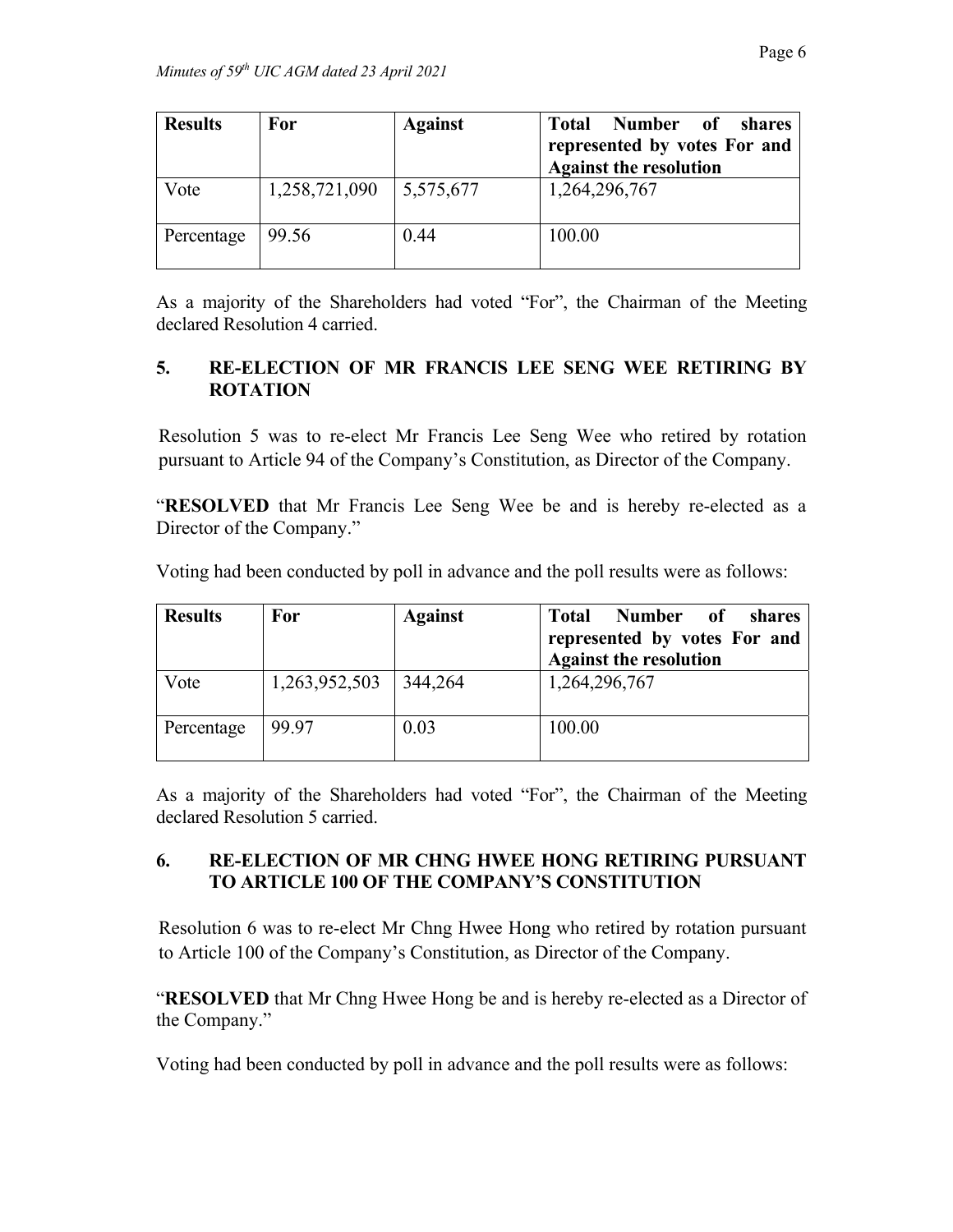| <b>Results</b> | For           | <b>Against</b> | Number of<br><b>Total</b><br>shares<br>represented by votes For and<br><b>Against the resolution</b> |
|----------------|---------------|----------------|------------------------------------------------------------------------------------------------------|
| Vote           | 1,252,809,055 | 11,487,712     | 1,264,296,767                                                                                        |
| Percentage     | 99.09         | 0.91           | 100.00                                                                                               |

As a majority of the Shareholders had voted "For", the Chairman of the Meeting declared Resolution 6 carried.

## **7. RE-APPOINTMENT OF AUDITORS**

Resolution 7 was to re-appoint PricewaterhouseCoopers LLP as Auditor of the Company and to authorise the Directors to fix their remuneration.

"**RESOLVED** that PricewaterhouseCoopers LLP, be re-appointed as Auditor of the Company and that the Directors be authorised to fix their remuneration."

Voting had been conducted by poll in advance and the poll results were as follows:

| <b>Results</b> | For           | <b>Against</b> | <b>Number</b><br><b>Total</b><br>0f<br>shares<br>represented by votes For and<br><b>Against the resolution</b> |
|----------------|---------------|----------------|----------------------------------------------------------------------------------------------------------------|
| Vote           | 1,264,181,803 | 114,964        | 1,264,296,767                                                                                                  |
| Percentage     | 99.99         | 0.01           | 100.00                                                                                                         |

As a majority of the Shareholders had voted "For", the Chairman of the Meeting declared Resolution 7 carried.

## **AS SPECIAL BUSINESS**

## **8. AUTHORITY FOR DIRECTORS TO ISSUE SHARES**

Resolution 9 was to authorise Directors to issue new shares.

**"RESOLVED** that authority be and is hereby given to the Directors of the Company to issue:

- (i) shares of the Company ("Shares");
- (ii) convertible securities;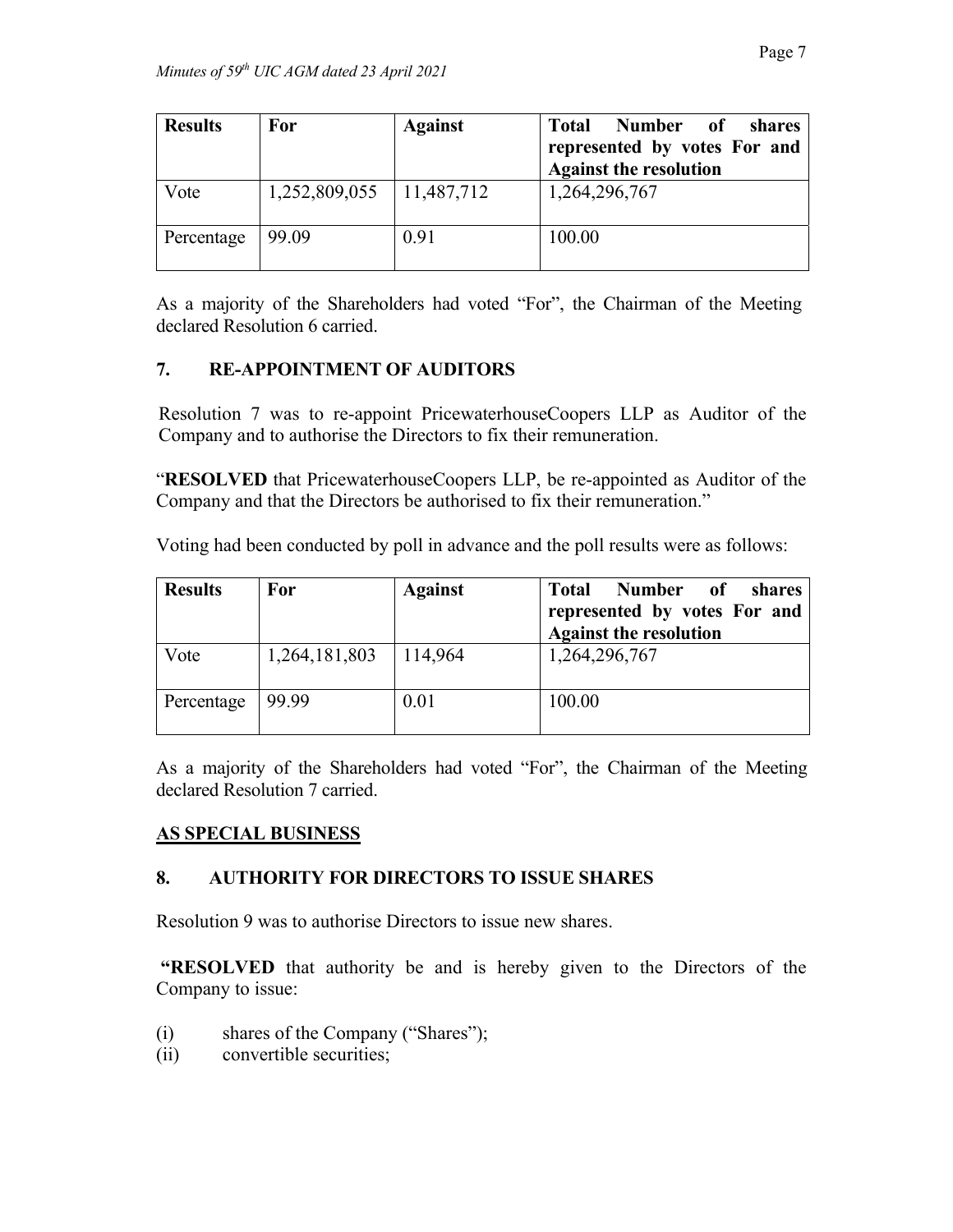- (iii) additional convertible securities issued pursuant to adjustments made in accordance with the listing manual of the Singapore Exchange Securities Trading Limited (the "SGX-ST") for the time being in force (the "Listing Manual") (notwithstanding the authority conferred by this Resolution may have ceased to be in force, provided that the adjustment does not give the holder a benefit that a shareholder does not receive); or
- (iv) Shares arising from the conversion of the securities in (ii) and (iii) above, (notwithstanding the authority conferred by this Resolution may have ceased to be in force),

(whether by way of rights, bonus, or otherwise or pursuant to any offer, agreement or option made or granted by the Directors during the continuance of this authority which would or might require Shares or convertible securities to be issued during the continuance of this authority or thereafter) at any time, to such persons, upon such terms and conditions and for such purposes as the Directors may, in their absolute discretion, deem fit,

provided that:

- (a) the aggregate number of Shares and convertible securities to be issued pursuant to this Resolution (including Shares to be issued in pursuance of convertible securities made or granted pursuant to this Resolution) does not exceed 50% of the total number of issued Shares (excluding treasury shares) (as calculated in accordance with sub-paragraph (b) below), provided that the aggregate number of Shares and convertible securities to be issued other than on a pro rata basis to shareholders of the Company (including Shares to be issued in pursuance of convertible securities made or granted pursuant to this Resolution) does not exceed 20% of the total number of issued Shares (excluding treasury shares)(as calculated in accordance with sub-paragraph (b) below);
- (b) (subject to such other manner of calculation as may be prescribed by the SGX-ST) for the purpose of determining the aggregate number of Shares that may be issued under sub-paragraph (a) above, the percentage of issued Shares shall be based on the total number of issued Shares (excluding treasury shares) at the time of the passing of this Resolution, after adjusting for:
	- (1) any new Shares arising from the conversion or exercise of convertible securities;
	- (2) any new Shares arising from exercising share options or vesting of share awards, provided the options or awards were granted in compliance with the Listing Manual; and
	- (3) any subsequent bonus issue, consolidation or subdivision of Shares;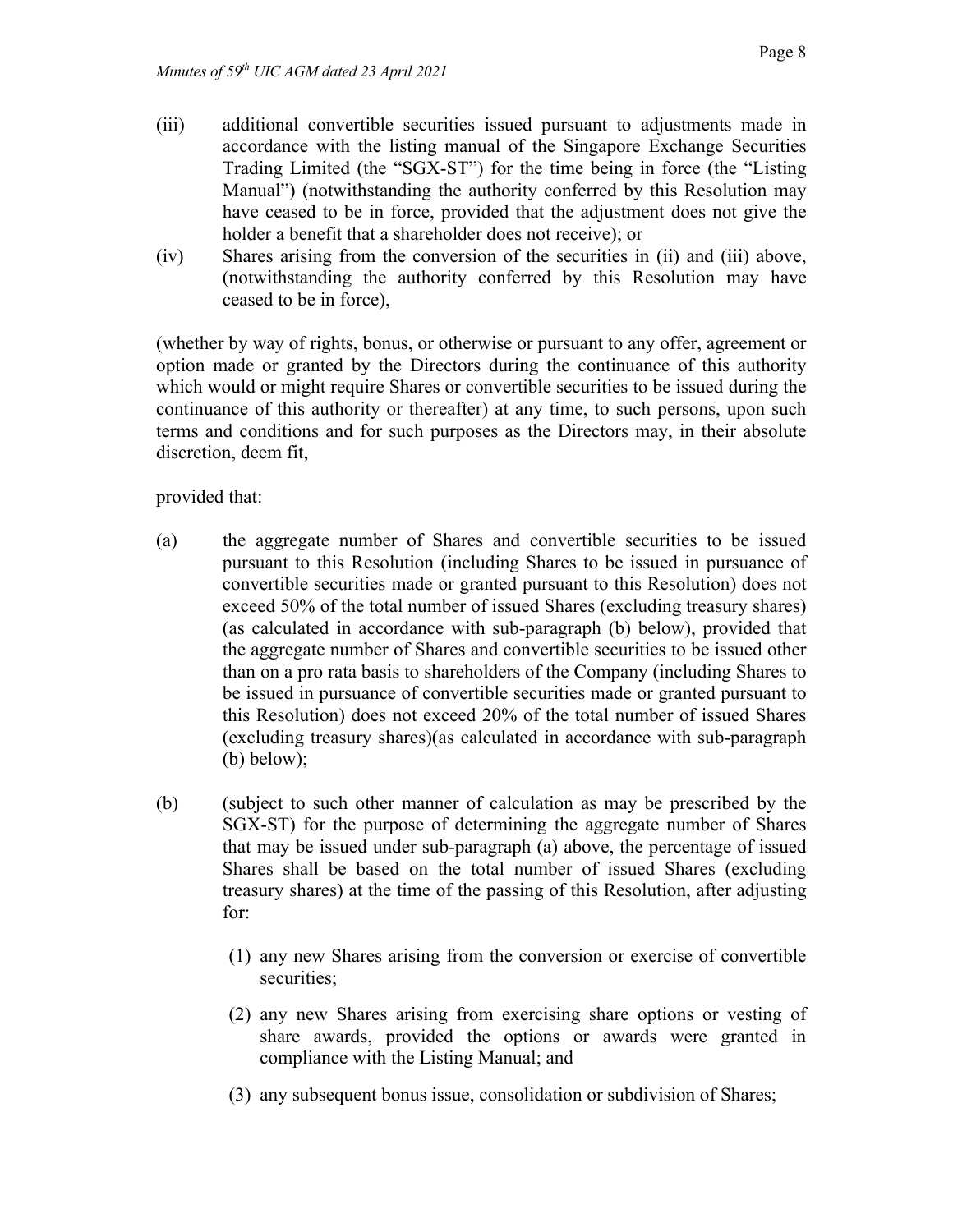such that adjustments in accordance with sub-paragraphs (1) and (2) above are only to be made in respect of new shares arising from convertible securities, share options or share awards which were issued and outstanding or subsisting at the time of the passing of this Resolution;

- (c) in exercising the authority conferred by this Resolution, the Company complies with the Listing Manual (unless such compliance has been waived by the SGX-ST) and the Constitution of the time being of the Company; and
- (d) such authority shall, unless revoked or varied by the Company at a general meeting, continue to be in force until the conclusion of the next Annual General Meeting of the Company or the date by which the next Annual General Meeting of the Company is required by law to be held, whichever is the earlier."

| <b>Results</b> | For                       | <b>Against</b> | Number<br>of<br><b>Total</b><br>shares<br>represented by votes For and<br><b>Against the resolution</b> |
|----------------|---------------------------|----------------|---------------------------------------------------------------------------------------------------------|
| Vote           | 1,257,971,898   6,324,869 |                | 1,264,296,767                                                                                           |

Voting had been conducted by poll in advance and the poll results were as follows:

As a majority of the Shareholders had voted "For", the Chairman of the Meeting declared Resolution 9 carried.

## **9. AUTHORITY FOR DIRECTORS TO ISSUE SHARES**

Percentage 99.50 0.50 100.00

Resolution 9 was to authorise the Directors to issue shares pursuant to the Company's Share Option Scheme.

**"RESOLVED** that the Directors be and are hereby authorised pursuant to Section 161 of the Companies Act, Cap. 50, to allot and issue from time to time such number of Shares as may be required to be issued pursuant to the exercise of options under the United Industrial Corporation Limited Share Option Scheme ("Scheme"), provided that the aggregate number of Shares to be issued pursuant to the Scheme shall not exceed 5% of the total number of issued Shares (excluding treasury shares) from time to time."